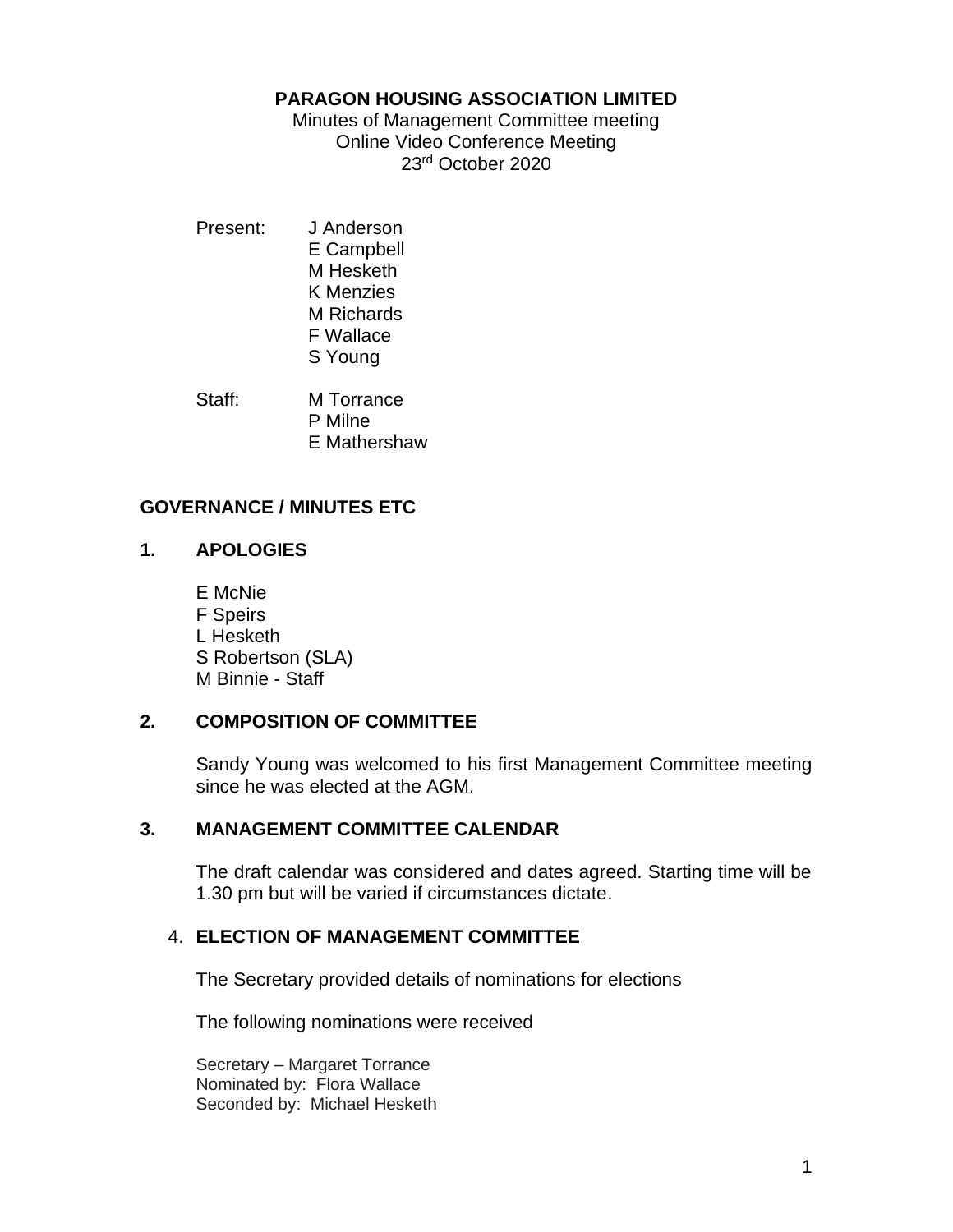Treasurer – Susan Robertson Nominated by: Elisabeth Campbell Seconded by: Michael Hesketh

Chair – Flora Wallace Nominated by: Elisabeth Campbell Seconded by: Susan Robertson

Vice Chair (Joint) – Michael Hesketh Nominated by: Elisabeth Campbell Seconded by: Susan Robertson

Vice Chair (Joint) – June Anderson Nominated by: Elisabeth Campbell Seconded by: Susan Robertson

There being no other nominations all were duly elected and Flora Wallace took the chair

## **5. APPOINTMENT TO REPRESENTATIVE BODIES**

Members considered appointments to representative bodies and the following were agreed

- SFHA Flora Wallace
- EVH Flora Wallace
- SHARE- Michael Hesketh
- TIS Malcolm Richard

Noted good feedback from the TIS Rent Consultation session that Malcolm and Evelyn had made a presentation to.

## **6. GOVERNANCE ITEMS**

**Adoption of standing orders** – It was noted that Standing Orders were working effectively during the current situation but can be reviewed if required. The Standing Orders were adopted without change.

## **Composition of sub committees and remits**

The following appointments to sub committees were made.

#### **HOUSING MANAGEMENT & INVESTMENT SUB COMMITTEE**

Susan Robertson Flora Wallace Michael Hesketh June Anderson Malcolm Richards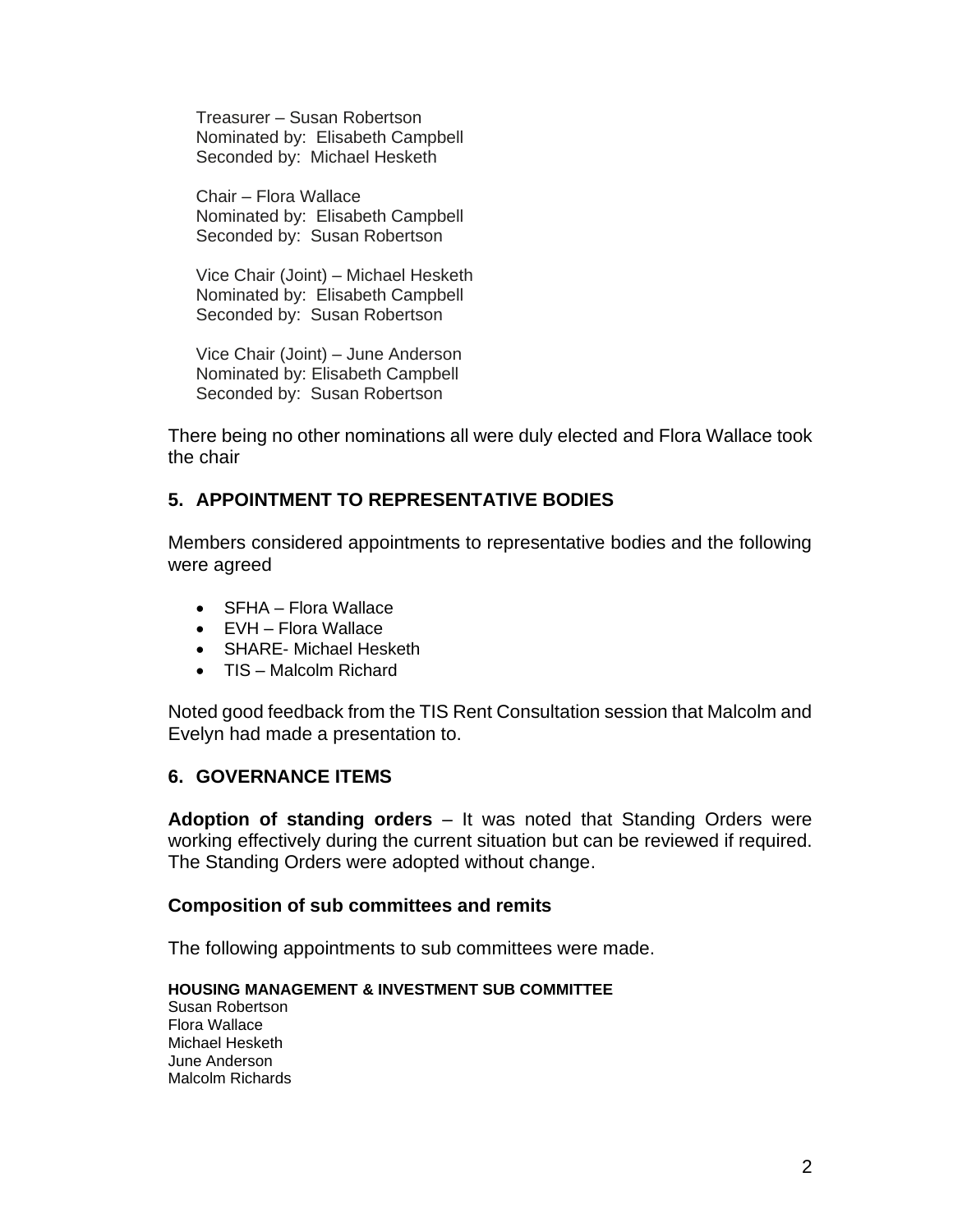#### **FINANCE & GENERAL PURPOSES SUB COMMITTEE**

Flora Wallace Michael Hesketh Susan Robertson Elisabeth Campbell Fiona Speirs Malcolm Richards Rosemary Murray

#### **AUDIT SUB COMMITTE**

Michael Hesketh Elisabeth Campbell Susan Robertson Lisa Hesketh Malcolm Richards Kathleen Menzies

#### **HEALTH & SAFETY SUB COMMITTEE**

Flora Wallace Susan Robertson June Anderson Malcolm Richards

Sandy advised he will consider joining a sub committee going forward.

Remits were adopted without change and sub committees were reminded to bring any suggested changes to Management Committee for consideration.

**Attendance** – no issues at this time and noted Susan Robertson on Special Leave of Absence. Noted Liz McNie now absent for 3 meetings as she had to cancel at short notice for this meeting.

**Membership** – the membership paper was considered and 19 memberships were cancelled for a variety of reasons including 15 missing five AGMs in a row with no apology. Current membership 140.

**Register of Interests** – All members have carried out annual check of entries

**Code of Conduct** – All members have signed Code of Conduct.

**Notifiable Events** – 2 reported to SHR on  $23<sup>rd</sup>$  March and  $16<sup>th</sup>$  April regarding service disruption due to COVID-19.

**Health and Safety Policy** – it was noted that this is the standard EVH policy as set out the EVH Health & Safety Policy and requires adoption annually. It was agreed to readopt.

### **6 a) MINUTES OF PREVIOUS MEETING 18TH AUGUST 2020**

There were no amendments to the minutes.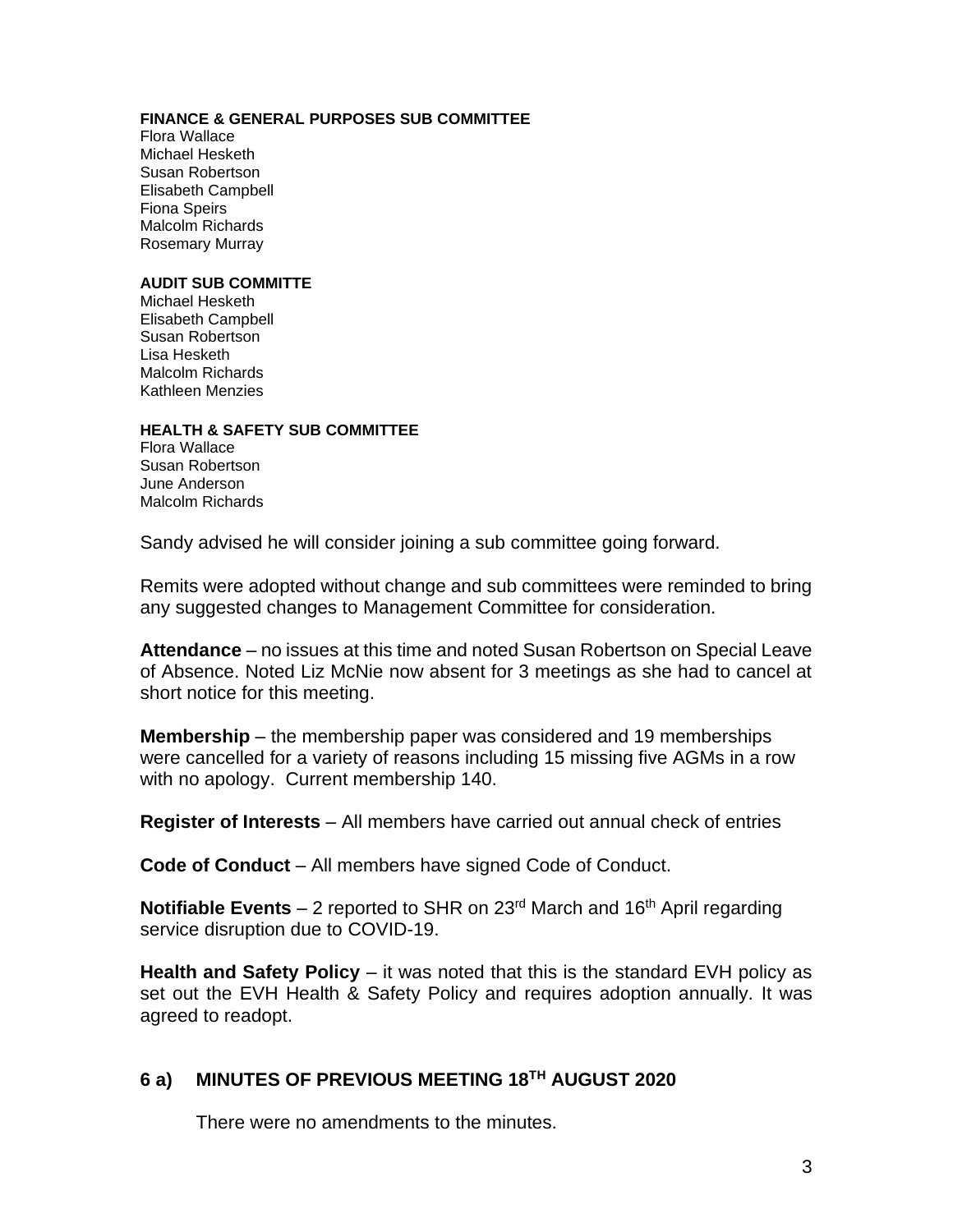Proposed: J Anderson Seconded: E Campbell

### *Minutes Approved*

#### **6 b) MATTERS ARISING**

None

## **7a) CORONAVIRUS PANDEMIC – SITUATION RESPONSE UPDATE – ROUTE MAP**

Management Team members provided an update on the current situation and service status. Situation under continuous review and office remains closed.

The investment programme works are on site including some new projects. Wullie Baxter, Programme & Regeneration Manager explained the Risk Assessment Method Statement (RAMS) required from all contractors. Good progress noted on Fire and Carbon Detector Alarm (FCMD) project, Over 800 installations to date. Boiler replacement and painterwork on site. Noted Id Verde had been appointed as landscape maintenance contractor from April and had been working on site from May.

There were questions in relation to FCMD and it was noted that the deadline is proposed to be extended. The view was this had not been well promoted by the Scottish Government to home owners and there discussions around consequences if owners do not comply eg insurance cover may be invalidated etc

Evelyn Mathershaw, Housing Manager provided an update on housing management issues

- Services ongoing
- Properties being allocated but voids increasing
- Arrears stable and most tenants have moved to bank transfer/ allpay for rent payments
- Repairs are being caught up with a COVID-19 30 day response time in place for non urgent / emergency – ongoing discussion with TMG on progress and reinstatement of target times
- ASB cases being managed but have use different methods staff have attended SFHA and SHN events and the Association compares well with what the sector is doing in this area.
- Estates Team on site social distanced and health and safety measures in place
- Inspections ongoing and new digital form proving effective
- Issues around waste collection, contaminated bin and rubbish in common area

*(Elisabeth Campbell left the meeting)*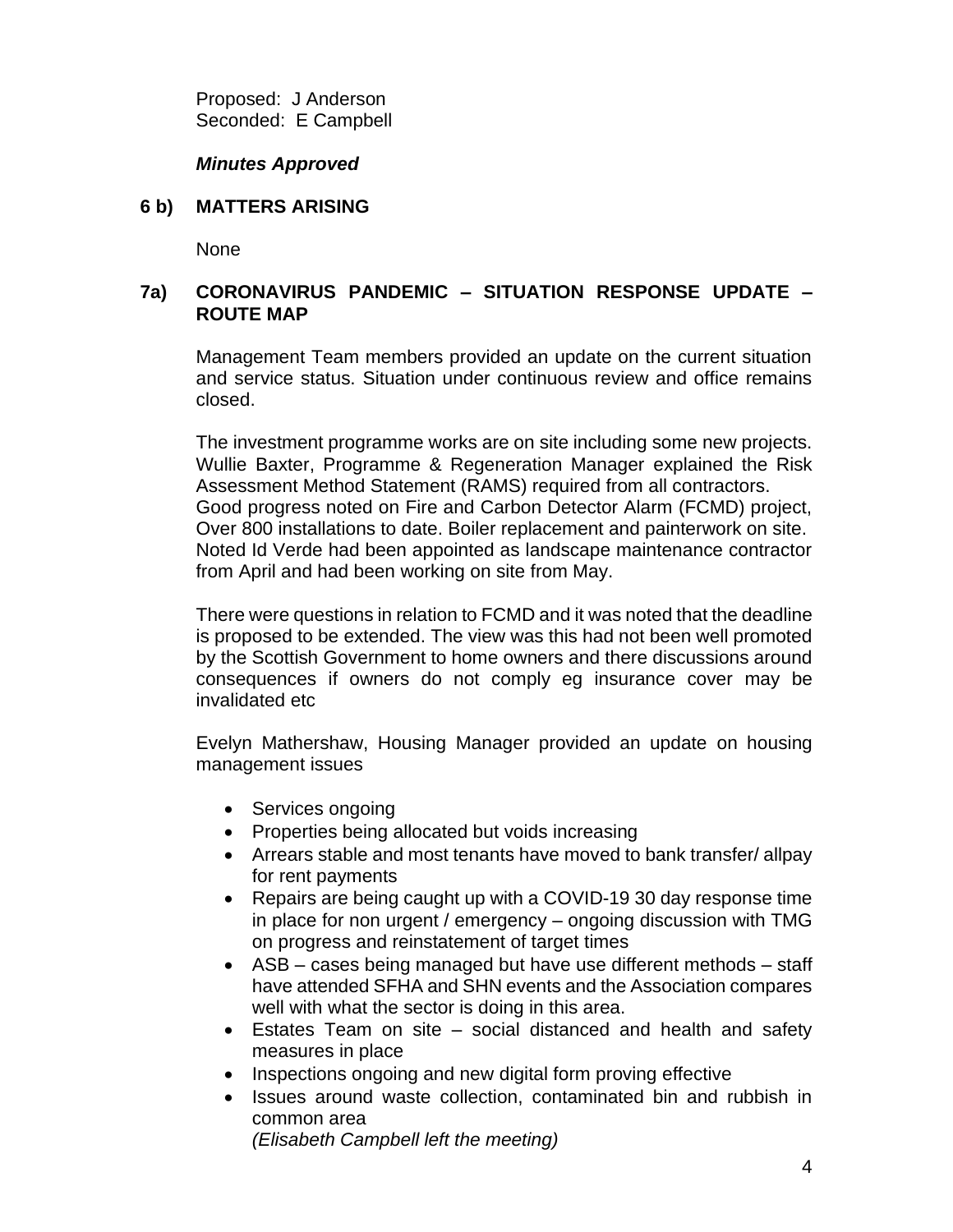• Universal Credit – real time portal now in use – seen as a positive improvement as able to give tenants up to date account information and improved cashflow

Sandy Young commented on similar experiences and there was discussion on the differing arrangements for uplifts and service pressures on waste collection in local authorities and how this was impacting on tenants and estate condition.

## *(Elisabeth Campbell re-joined the meeting )*

• Homeless lets – noted that Scottish Government pushing for lets to homeless people as a priority and Evelyn reported on interactions with local authorities on this. She is trying to engage in discussion with them on assistance we can provide. J Anderson will highlight to Clackmannanshire Council.

## **7b) KEY PERFORMANCE INDICATORS (KPI) Q2 2020-21**

The KPI Dashboard Report was considered and performance noted

- Noted that repairs against target cannot be reported due to suspension of response times
- Gas no failures by contractor but small number of people shielding so no access
- Void costs lower but under review. Some works to be capitalised. There was discussion on how the processes for relet due to COVID-19 are adding to costs and time to let
- ASB case management ongoing
- Close gradings reinstated as now back on site catching up with programme and have prioritised closes with lowest gradings
- Tenancy Sustainability keeping under review given current situation/ using phone rounds for settling in visits
- Arrears over target and COVID-19 impact noted. Some notices served and some sisted cases dur back to court and UC real time payments have helped
- Homeless Section 5 referrals none in Q2 but now coming through from Falkirk Council
- Complaints noted downward trend in numbers
- EESSH 91% compliant heading towards 95% but noted some refusals and may have to look at some abeyances

Sandy asked how targets were set and it was explained that this would normally be done at strategy days in April but these had been cancelled so rolled over from last year. It was agreed that it would be useful to revisit.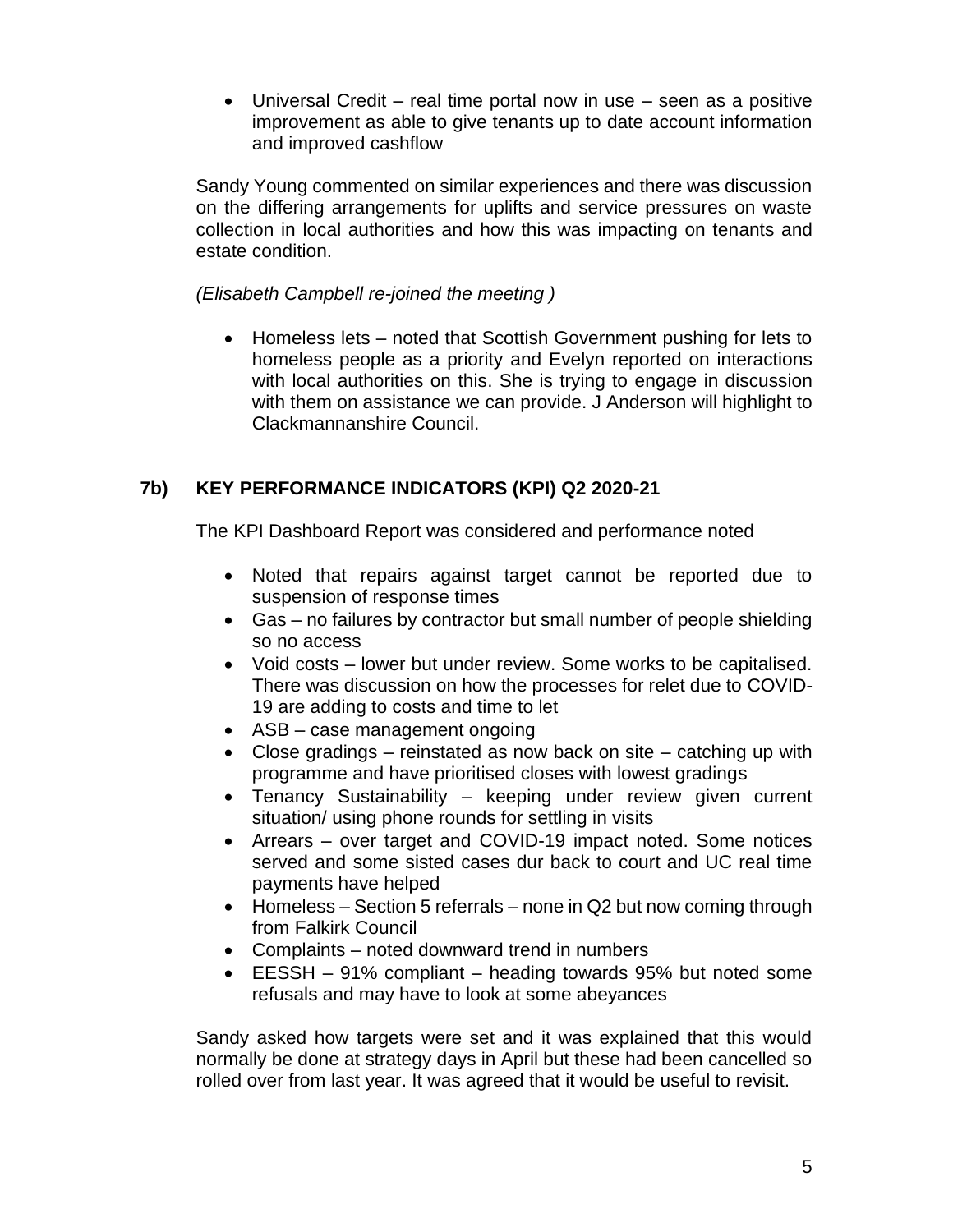### **7 c) DEVELOPMENT UPDATE**

The background to a potential development site was considered. Wullie provided details of the proposed scheme and indicative costs. Scheme appraisal details awaited.

## **7 d) COMMUNICATIONS STRATEGY & WEB SITE**

A paper for consideration had been issued and each section was taken in turn.

**Web Site** – noted actions taken to secure new web site as previous supplier had given short notice to withdraw service. The Tenant Scrutiny Panel had been working on tender before this and some members of the group had taken part in an interview with the potential new provider. Malcolm Richards provided feedback on this and reported that they had satisfied that it is a stable and experienced business providing a good quality service. Sandy advised that he has had positive experiences with the company. The company can provide other enhancements to the site at additional costs going forward if required.

Members approved the appointment of Kiswebs as the web site provider,

**Communications** – Evelyn explained the background to this including work undertaken around Digital Inclusion and a funding bid to Connecting **Scotland** 

*Evelyn Mathershaw left the meeting* 

The recommendations to develop a strategy were approved.

*June Anderson left the meeting*

*Evelyn Mathershaw re-joined the meeting* 

## **8 a) FINANCE & GENERAL PURPOSES**

Minutes of 12<sup>th</sup> August 2020 and 29<sup>th</sup> September 2020 noted as issued.

#### **8 b) RBS Loan Facility**

Pamela Milne, Finance & Investment Manager provided a background to recent discussion with RBS on the potential drawdown of £4 million revolving credit facility due December 2020. There have been discussions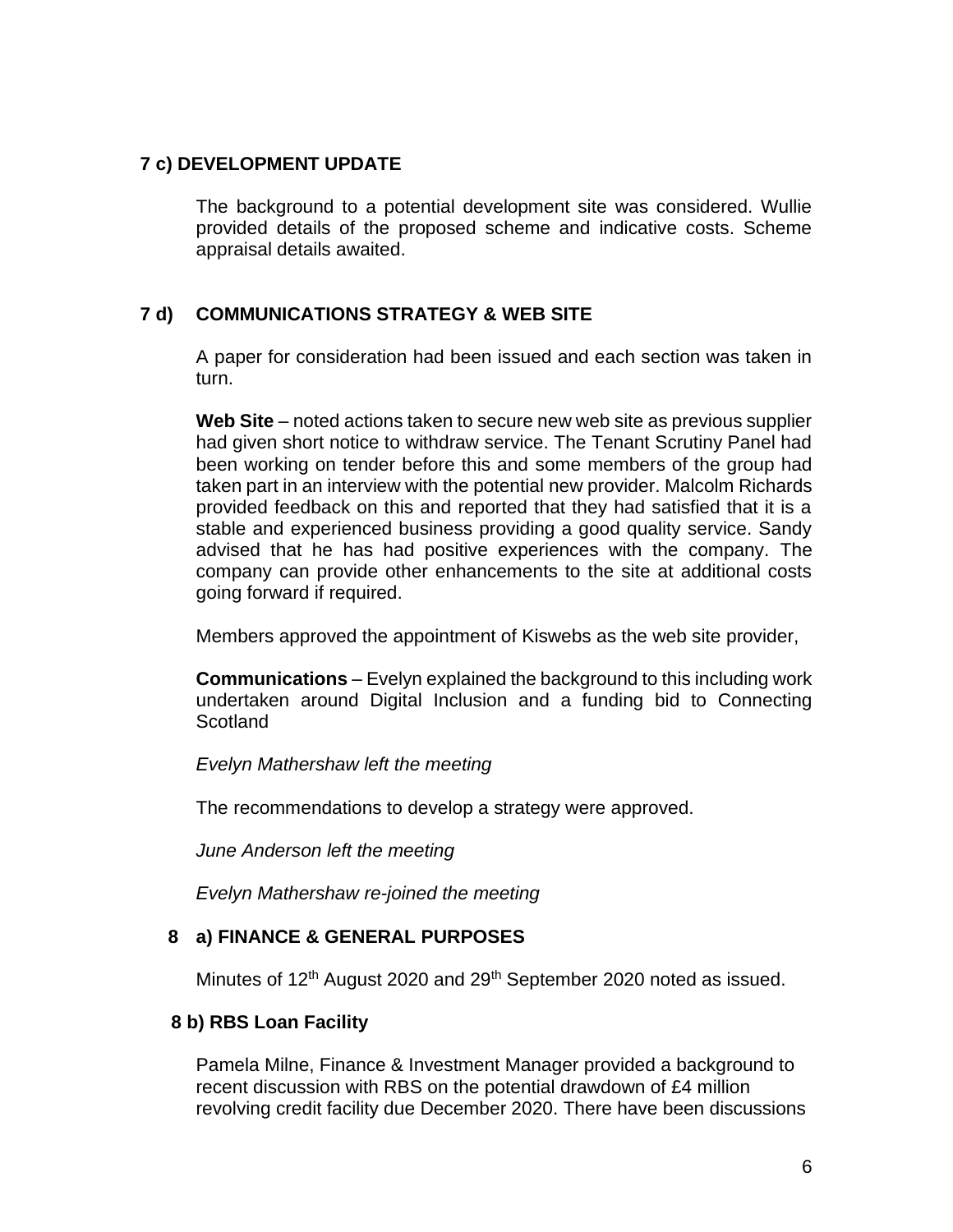on options and it may be possible to extend the availability of the facility by up to 12 months.

The issue of covenant relaxation in response to FCMD works and COVID-19 impact is also under discussion and there has been a positive response from the bank. Pamela is seeking more detail on what the bank requires and will bring forward proposals.

There was a discussion on the impact of COVID-19 and Brexit on costs and Wullie advised that he has been looking at costs and had been advised by QS that the BCIS<sup>1</sup> indices were increasing by 3.65 %.

Interest rates were discussed as this is an area of uncertainty.

Noted progress with Pensions Working Group and a meeting will be arranged to develop the Action Plan

The mid year financial review will be considered at the November meeting taking these factors into account.

## **8 c) Review of Schedule of Authorities**

Pamela took members through the proposed changes, some in relation to COVID-19 impact. The changes were approved.

# **8 d) Financial Conduct Authority Return (FCA)**

The background and requirements to the FCA return were considered

The return was considered and approved

# **8 e) OSCR Return**

The background and requirements to the OSCR return were considered

The return was considered and approved for submission

# **8 f) Equalities Report 2020**

Margaret Torrance, Director took members through the report. Noted national guidance awaited on collection and use of Equalities data. There have been discussions with the consultant producing this and he will review our current reports, provide comments and training. Rosie Murray suggested that it would be useful to explain to tenants and others why the

<sup>&</sup>lt;sup>1</sup> Building Cost Information Service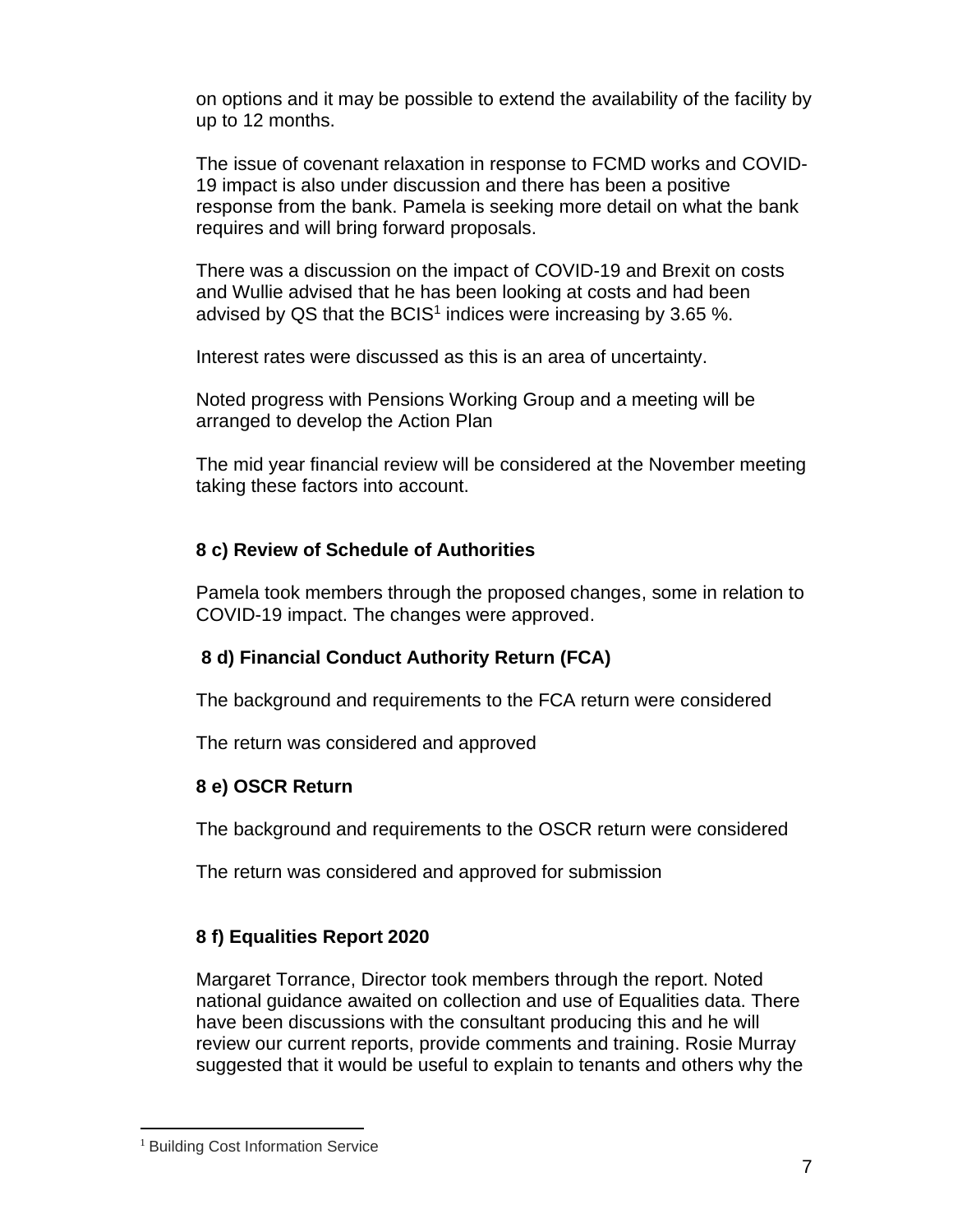information is required and what difference that can make as people then might more inclined to provide it.

The report and planned actions were noted

## **8 g) F&GP Performance Reports**

**Complaints –** the commentary report was discussed and it was reported that work ongoing with TMG in relation to complaints around repairs

## **8 h) Insurance Renewal**

There are 3 policies in place

- legal
- office
- housing stock

The budget for this had been set but the latest renewal cost for the stock policy has come in over budget and Pamela was drawing this to the attention to the Management Committee. It has gone up 9% over the previous renewal . This had been discussed with broker and considered to be reasonable and in line with the market. Noted some claims for fire and flooding had pushed this up. There were questions around this and Wullie explained the circumstances as in past years these incidents had been low in number but we have had 3 major fires and water damage issues recently.

The renewal was approved.

## **8 i) Salaries Award**

EVH have asked for views on implementing the salaries agreement for 2021 given the current pandemic situation and economic situation. Staff members declared an interest and left the meeting.

The members agreed to feedback to EVH that a settlement around the agreement floor level would be acceptable.

Staff returned to the meeting

*Sandy Young left the meeting* 

*Rosie Murray left the meeting*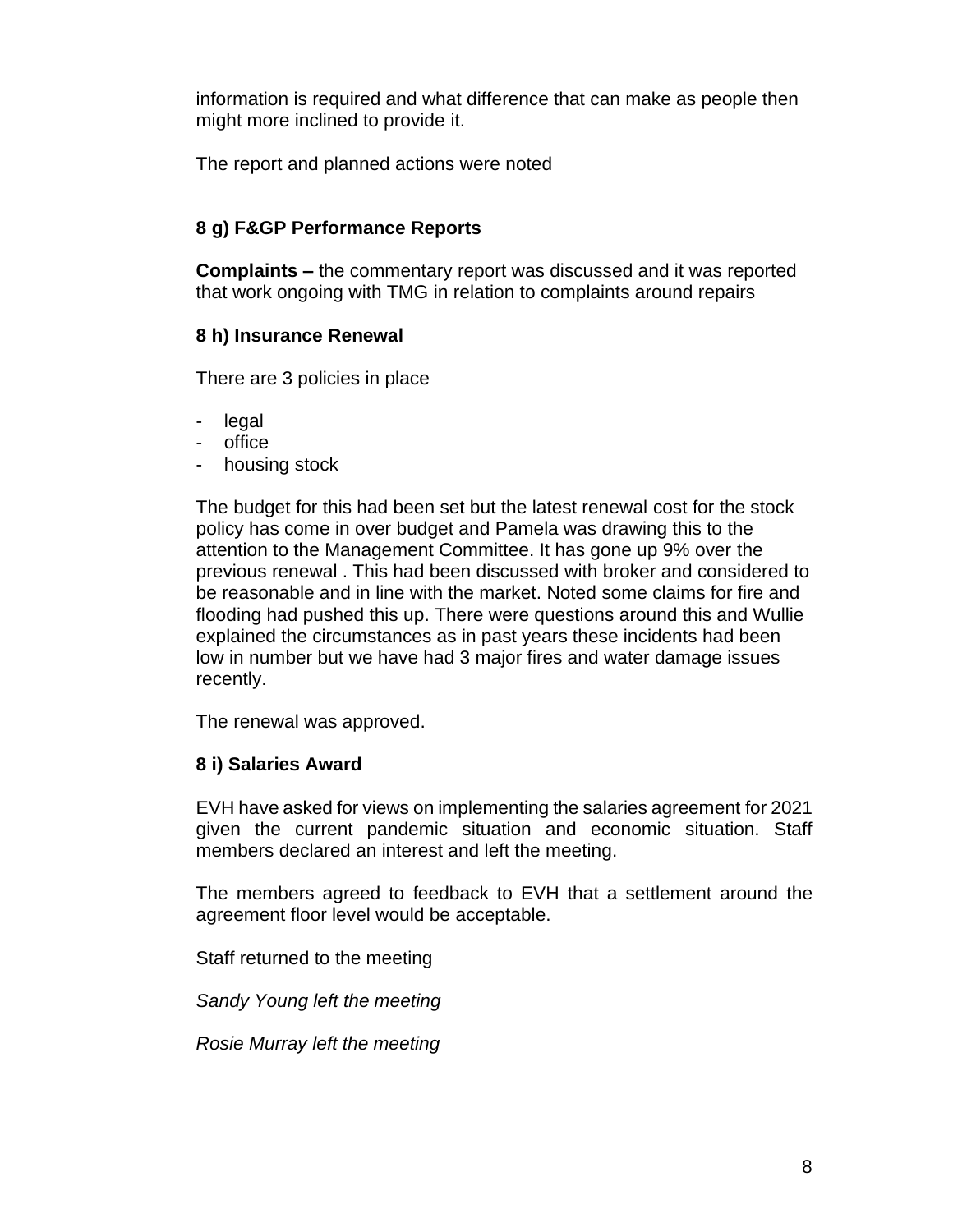## **9. HOUSING MANAGEMENT & INVESTMENT**

#### **9a. Housing Management & Investment**

Noted minutes 18<sup>th</sup> August 2020 as issued

#### **9b. Arrears/Voids/Repairs**

**Repairs** – JRW contract is in last year and decision will be required either To go to tender or negotiate an extension.

There were discussions on factors that will require to be taken into consideration eg market conditions,resources etc

Noted performance had been discussed in detail under KPI item.

*Rosie Murray re-joined the meeting*

#### **9c. Programme Report**

Stock condition tender now returned. A QS report has been prepared and there are substantial differences in bid costs. The tender acceptance is within Director's authorisation limits.

The carry forward report was reviewed and noted underspends due to COVID-19 but works picking up. Considering injecting some other spend to increase spend eg fire doors, boilers etc. Good progress in FCMD programme and should meet original Feb 2021 deadline.

Wullie will update programme projections for mid year review

## **9d Eviction Reports**

None

## **10 COST PLAN / TENDERS**

None

## **11 . AUDIT COMMITTEE**

## **11 a) Audit Committee**

Minutes of 5th August 2020 previously circulated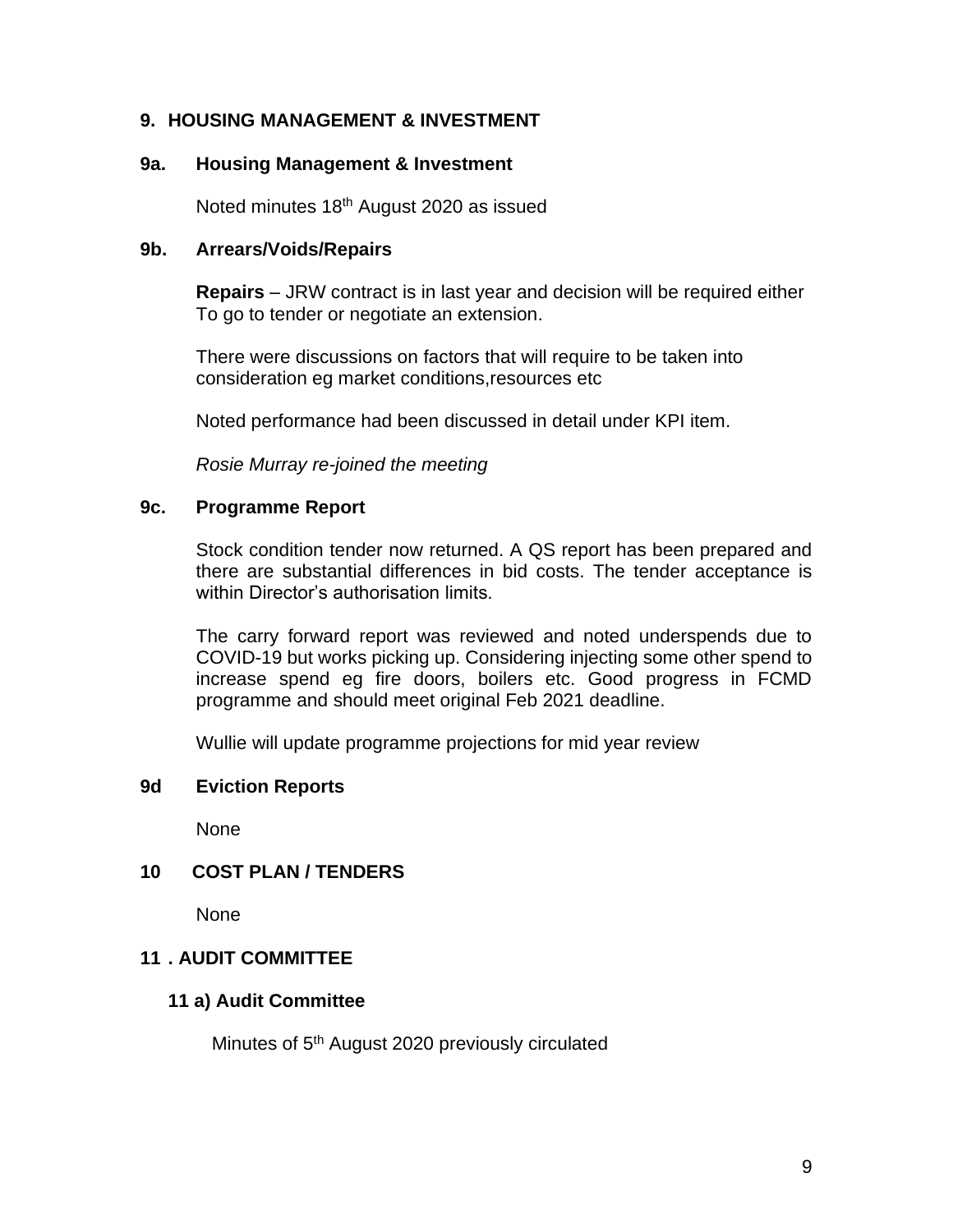## **11 b) Internal Audit**

Noted programme for 2020/21 and IA tracker progress and change of format

## **11 c) Q2 2020/21 Risk Reports**

The risk reports were considered and it was noted that in nearly all areas of risk that COVID-19 is having an impact. Commentary was provided on the actions taken. Noted that Pension Working Group set up and progress is now required.

## **11 d) Contingency Plan – Coronavirus Pandemic Impact**

A presentation was made on the effectiveness of the Contingency Plan in respect of how it to responded to the pandemic. The plan has proved robust. The contingency around phone diverting was not sustainable for a prolonged office shut down. However alternatives were quickly put in place and work is underway on a longer term solution. There were discussions around communication and it was felt an earlier written communication would have been better but Facebook and web site were being used and there are actions underway to promote these.

It was noted that the Management Committee greatly appreciated the work of staff at this very difficult time and staff advised that they have felt supported by Management Committee who have continued the business of the organisation despite the circumstances . Committee asked that this be fed back to staff. There has been a learning culture as everyone has adapted to the situation.

## **12 HEALTH & SAFETY**

## **12a) Health & Safety Committee**

Noted minutes of 5<sup>th</sup> March 2020 had been previously issued

## **12b) Health and Safety Actions/ HWL**

- Office H&S Audit scheduled for beginning of December
- Landlord Manual set up visit to be arranged
- Asbestos consultant appointed to review policy
- Daily Office inspections reinstated
- Worked with staff on Coronavirus Risk Assessment continuous review
- Training on mental health run for staff on 8<sup>th</sup> October
- Will require to contact HWL re accreditation given current situation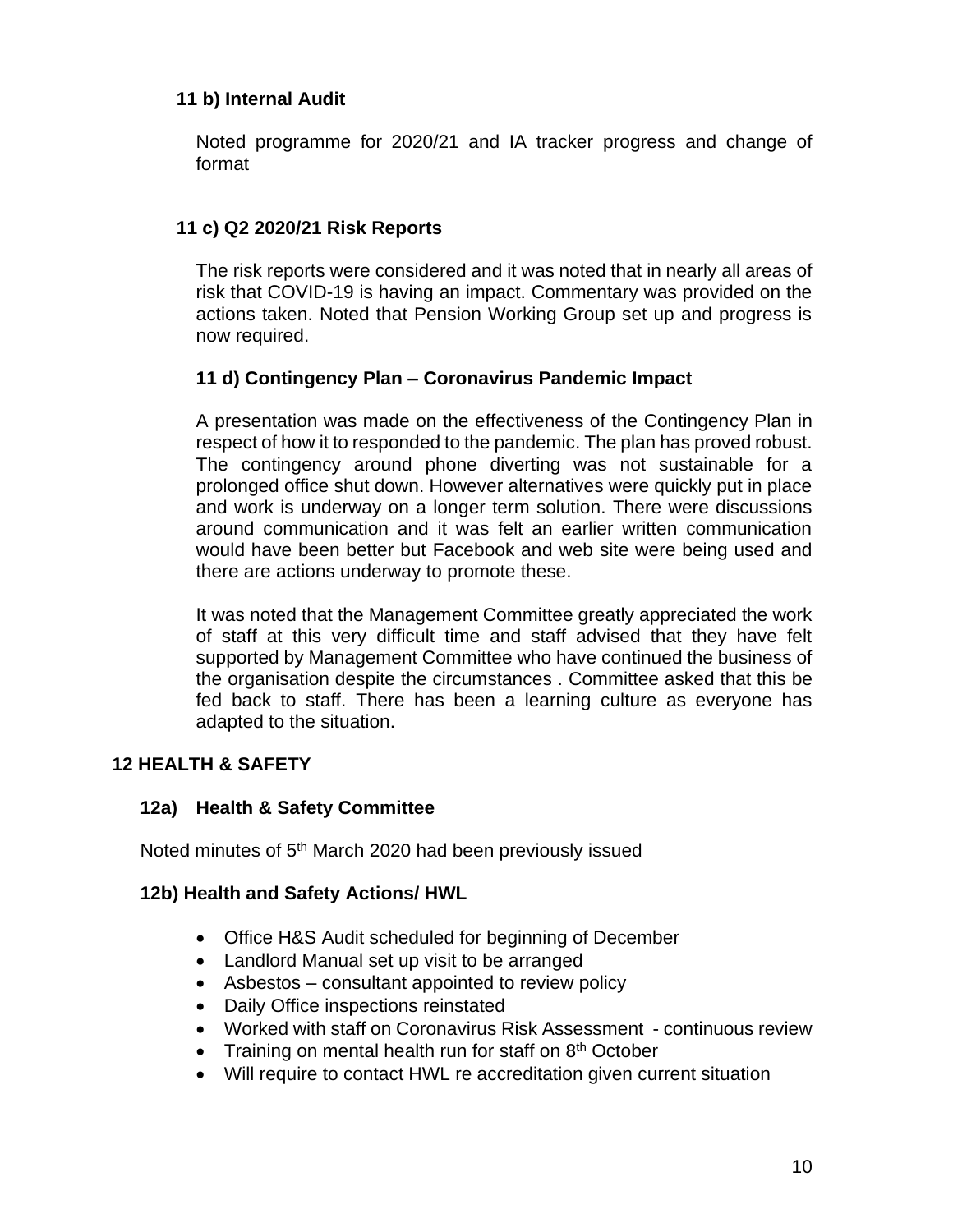## **13 REGULATORY ISSUES**

## **13 a) Annual Assurance Statement (AAS)**

AAS compliance and review programme set up with Sub Committees in order to prepare for November submission.

## **14 POLICY**

#### **14 a) Policy Monitor**

Requires to be updated and reissued

## **14 b) Tenant Participation Strategy**

Evelyn took members through the Strategy and the work and consultation undertaken to produce it. Limited response to consultation. The strategy reflects the current situation and there are different ways to get involved from the traditional routes. It is of a shorter duration than usual in recognition that it will need to be revisited when COVID-19 restrictions are removed. The format will be changed for the published version to ensure user friendly.

The Tenant Participation Strategy was approved.

## **14 c) Risk Management**

This is still in draft stage and will be brought forward to next meeting

## **14 d) Smoking**

This requires annual review. Has been circulated to staff for comment / feedback. None received and no changes proposed. The policy was readopted.

## **15 Strategy**

#### **15 a) Grangemouth Housing Masterplan**

Noted officers group at very early stages on discussion. Margaret also attending Clackmannanshire Council sessions on Community Wealth Building.